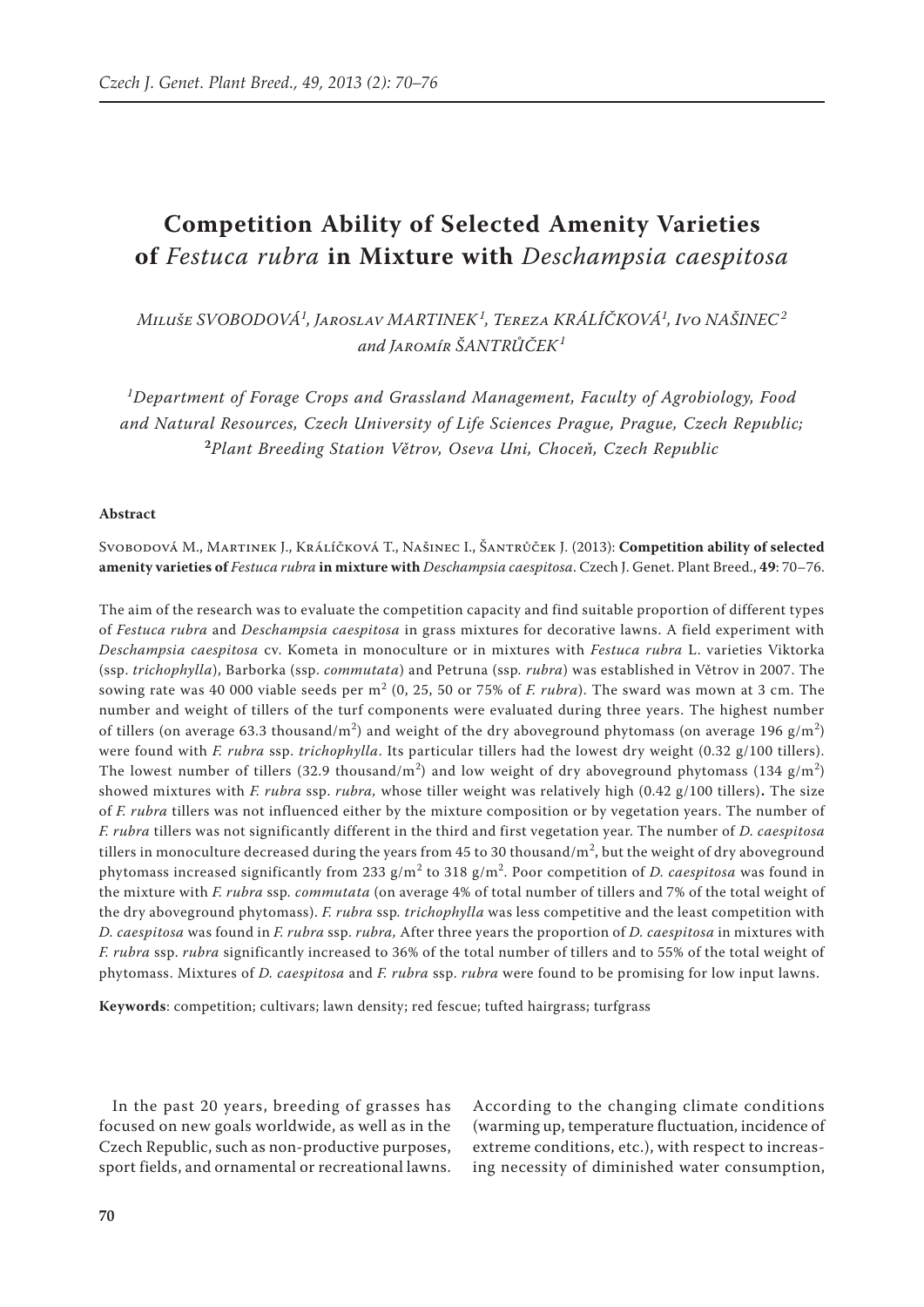emphasis has been placed on selecting species and cultivars for quality turf establishment in cities and countryside. The aims for breeding of the traditional species are also changing. Besides intensive lawns, great attention is paid to "low-input lawns". In the Czech Republic, new species have been included into breeding programmes, such as *Koeleria macrantha*, *Poa compressa*, *Holcus lanatus*, *Phleum bulbosum* or *Deschampsia caespitosa.* The last one mentioned, *Deschampsia caespitosa* L. Beauv., is an extremely variable species with a high physiological plasticity, especially high tolerance to different soil and water conditions and ability of acclimation to different temperature regimes and solar radiation (Davy & Taylor 1974). It is also recommended for utilisation in wet and in shady areas because of its tolerance to low solar radiation (Brilman & Watkins 2003). *D. caespitosa* can be used in parks, recreational lawns with high wear intensity, in areas with reduced fertility or sunlight (Pronczuk & Pronczuk 2005), and for countryside lawns with low-input management. Meta was the first variety developed in 1981 in our country (Plant Breeding Station Větrov). The problem with non-traditional species is that there is not much information and practical experience regarding their development and competition in mixtures with other grasses under relatively frequent mowing, corresponding with common management of park lawns. *D. caespitosa* is generally studied as a wild component of pastures, meadows or other natural swards under a range of ecological conditions (water, soil and temperature regimes). There are also some problems with *D. caespitosa* during the sward establishment and development because of its slow initial development and susceptibility to drought during emergence.

*Festuca rubra* L. is one of possible components in lawn mixtures with *D. caespitosa*. There are hundreds of amenity varieties of bunch type and rhizomatous subspecies of this species. Their competitive capacities are different and vary during their development. In some commercial mixtures and under specific conditions and management, *D. caespitosa* is suppressed too much and, subsequently, its separated bunches result in poor performance of the lawn.

The aim of this research was to evaluate the development of different types of *Festuca rubra* (bunch type, strong and slender creeping) in the mixture with the Czech variety of *Deschampsia caespitosa* Kometa and to find a suitable proportion of both components in grass mixtures for decorative lawns.

### **MATERIAL AND METHODS**

A field experiment was established on 18th April 2007 at the Oseva Uni Choceň, a.s., Plant Breeding Station Větrov (620 m a.s.l., average year temperature 6.9°C, average annual precipitation 642 mm, soil group: loamy-sand soil, brown, podzolic and moderately acid soil). The Czech variety of *Deschampsia caespitosa* Kometa, was sown in monoculture or in two-component mixtures with the Czech *Festuca rubra* amenity varieties of Viktorka (ssp. *trichophylla*), Barborka (ssp. *commutata*) and Petruna (ssp. *rubra*). The sowing rate in the monoculture and mixtures was always 40 000 viable seeds/ $m^2$ . The proportion of *F. rubra* in the mixtures was 25, 50 or 75% of the total number of viable seeds. The broadcast sown seed was shallowly (1 cm) incorporated into soil by rakes, then rolled, covered with a white synthetic geotextile and irrigated during the time of emergence. Later on, no irrigation was applied. Each variant had four replications and a randomized block design was used. The plot size was  $2 \text{ m}^2$ . One half of the plot was used for lawn performance evaluation and the second one for sampling.

The sward was mowed every 7 to 9 days. The mowing height was 3 cm. The last mowing was made in the middle of October. The weed and pest management was conducted according to the sward fitness with Bofix (clopyralid 20 g/l, fluroxypyr 40 g/l, MCPA 200 g/l). The sward was fertilized once per month alternating between combined granulated fertilizer Rasen Floranid (NPKMg 20–5–8–2) and calcium nitrate at a total rate of 120 kg N/ha per year.

As shown in Table 1, the first year of vegetation was extraordinarily warm in comparison with the long term average temperature (especially the first half of the year). The second vegetation year was very warm and the third was warm. The amount of precipitation during the first year was normal (except extraordinarily dry April). The second year was very dry and the third year can be classified as a normal one. The classification was carried out according to Kožnarová and Klabzuba (2002).

The number and weight of tillers of all turf components were evaluated during three years. The samples (three from each plot; in total twelve cores per variant) were taken with Kopecky rings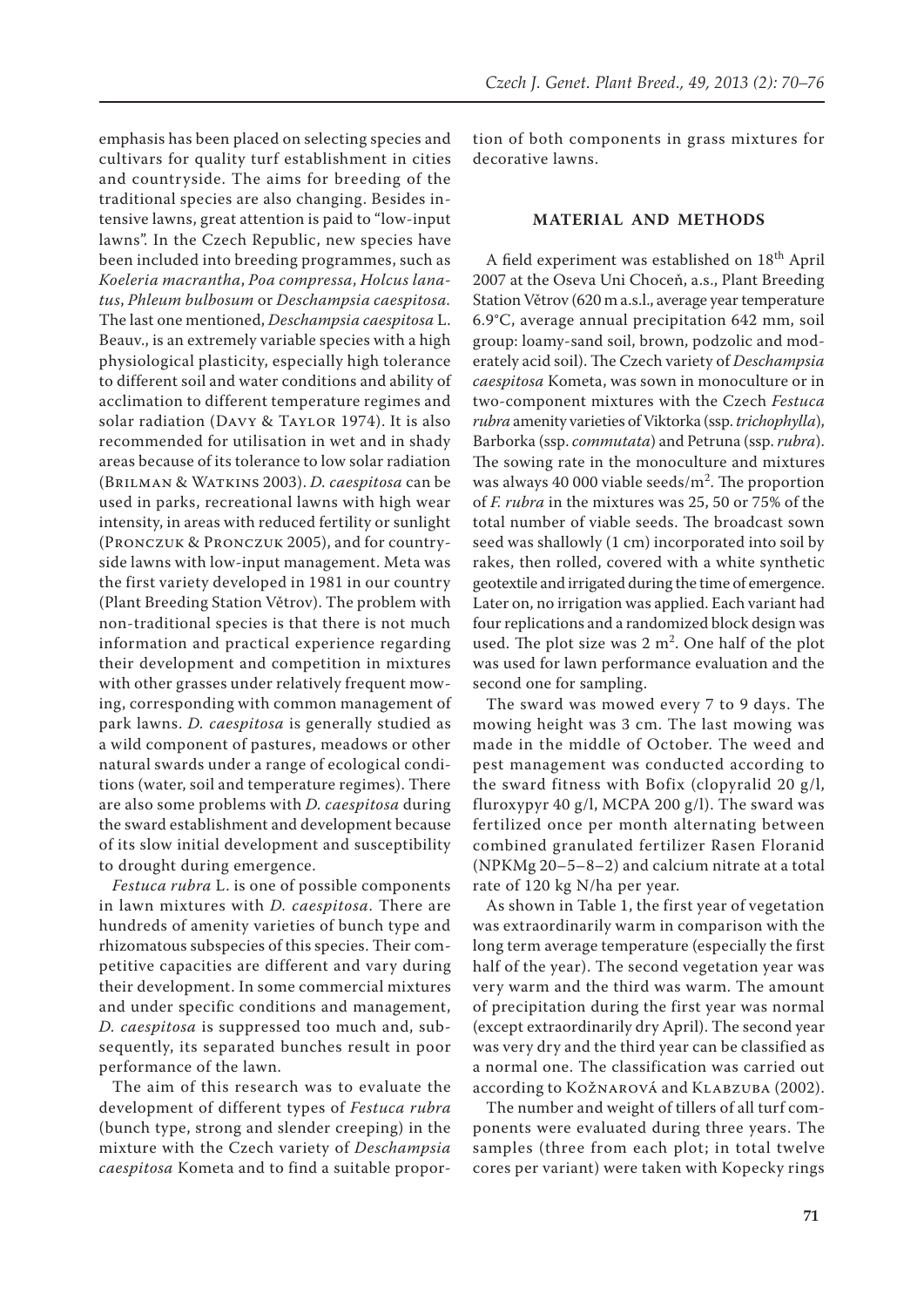|                |         |       | Total precipitation (mm) |       |         |        | Average temperature $({}^{\circ}C)$ |        |
|----------------|---------|-------|--------------------------|-------|---------|--------|-------------------------------------|--------|
| Month          | average | 2007  | 2008                     | 2009  | average | 2007   | 2008                                | 2009   |
| $\mathbf 1$    | 33.9    |       | 32.4                     | 9.3   | $-3.3$  |        | 0.4                                 | $-4.7$ |
| $\mathbf{2}$   | 34.0    |       | 20.2                     | 45.7  | $-1.7$  |        | 1.9                                 | $-2.2$ |
| 3              | 38.5    |       | 56.8                     | 67.3  | 1.9     |        | 2.2                                 | 2.1    |
| $\overline{4}$ | 49.4    | 5.1   | 39.5                     | 45.4  | 6.5     | 10.7   | 7.2                                 | 12.2   |
| 5              | 77.0    | 71.4  | 44.7                     | 101.0 | 11.4    | 13.6   | 13.3                                | 12.6   |
| 6              | 86.8    | 62.8  | 51.0                     | 71.8  | 14.5    | 17.3   | 16.4                                | 13.7   |
| 7              | 81.5    | 96.0  | 63.1                     | 112.6 | 16.2    | 17.5   | 17.1                                | 16.6   |
| 8              | 75.5    | 83.2  | 69.8                     | 38.8  | 15.9    | 16.9   | 16.9                                | 18.3   |
| 9              | 51.7    | 116.4 | 21.7                     |       | 12.4    | 10.6   | 11.4                                |        |
| 10             | 41.7    | 32.1  | 26.8                     |       | 7.4     | 6.7    | 7.8                                 |        |
| 11             | 42.6    | 48.2  | 38.2                     |       | 1.8     | 0.3    | 3.6                                 |        |
| 12             | 36.0    | 23.0  | 28.7                     |       | $-1.6$  | $-1.7$ | $-0.5$                              |        |

Table 1. Total precipitation and average temperature during the experiment and long term average (1961–1990)

(50 mm diameter) three to four times per year (ten samplings in total), always up to four days after mowing. The aboveground phytomass was cut off from the rest and the tillers of the particular grass species were separated from one another. Then the number of tillers/ $m^2$  was determined for each species. All aboveground phytomass was dried for 24 h at 105°C. Afterwards, the dry matter (DM) weight was determined.

The data were processed by multifactorial analyses of variance (LSD,  $P \leq 0.05$ ) using the Statgraphics programme, version XV (StatPoint, Inc., Herndon, Virginia, USA).

## **RESULTS AND DISCUSSION**

For evaluation of the *F. rubra* competition influence in the sward, detailed knowledge of the

other component development in monoculture, in this case *D. caespitosa* (Table 2), was important. In the second vegetation year (2008), the average number of tillers of *D. caespitosa* in monoculture decreased by 30% in comparison with the first year (to 32 thousand/ $m<sup>2</sup>$ ). In 2009 the number of tillers was 30 thousand/ $m^2$  on average, which means a decrease by 33% in comparison with the first year. However, the total dry weight of the *D. caespitosa* aboveground phytomass had increased significantly from 233 to 318  $\rm g/m^2$  as a result of the increasing tiller size (weight). The weight of 100 tillers increased from 0.518 g (2007) to 1.071 g (2009).

The effects of the *F. rubra* variety and *D. caespitosa* proportions in the sward and the vegetation year on different lawn characteristics are clear from Table 3. Because an elucidation of the effects of the three *F. rubra* subspecies on the development of the lawn was the most important aim of

Table 2. Number of tillers/m<sup>2</sup>, aboveground dry matter weight and weight of 100 tillers in monoculture of *Deschampsia caespitosa* in different years

|         | No. of tillers/ $m^2$ | Dry weight of aboveground<br>phytomass $(g/m^2)$ | Weight of 100 tillers (g) |
|---------|-----------------------|--------------------------------------------------|---------------------------|
| Average | 35 871                | 281                                              | 0.833                     |
| 2007    | $45\,463^b$           | 233 <sup>a</sup>                                 | $0.518^{\rm a}$           |
| 2008    | 31 889 <sup>a</sup>   | 291 <sup>b</sup>                                 | $0.910^{b}$               |
| 2009    | $30\,262^{\rm a}$     | 318 <sup>b</sup>                                 | 1.071 <sup>b</sup>        |

Means in columns followed by the same letter are not significantly different from each other (LSD test, *P* < 0.05)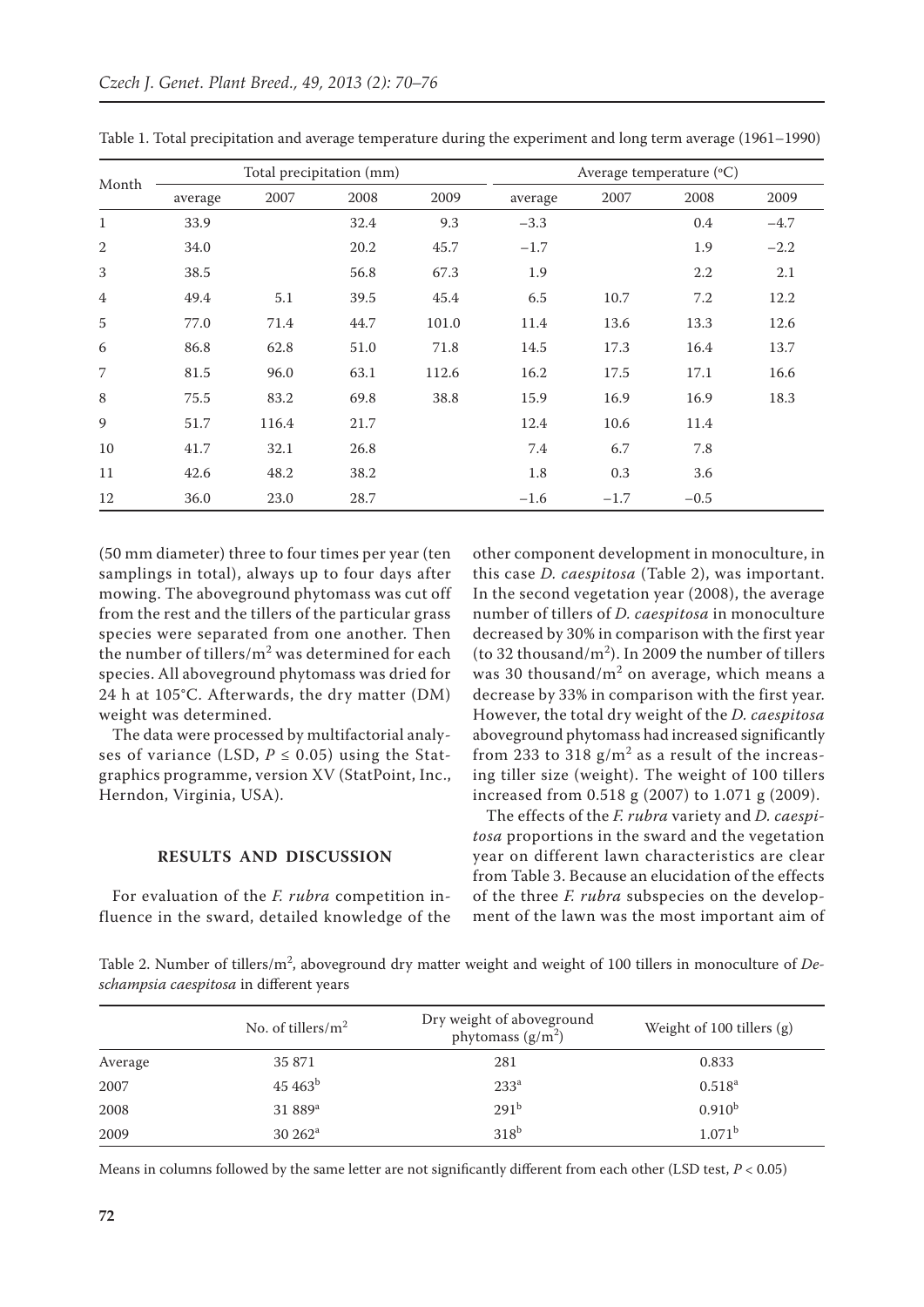| phylla (Frt) and Fr. rubra (Frr), and proportion of Dc-tillers and aboveground dry phytomass in the sward<br>Table 3. Number of tillers/m <sup>2</sup> , aboveground dry matter |      |                   |                                                  |                    |                  |                 |                                                                        |                  |                   | weight and dry weight of 100 tillers for <i>D. caespitosa</i> (Dc), <i>E. rubra</i> (Fr), <i>E. r. commutata</i> (Frc), <i>E. r. tricho</i> - |                           |
|---------------------------------------------------------------------------------------------------------------------------------------------------------------------------------|------|-------------------|--------------------------------------------------|--------------------|------------------|-----------------|------------------------------------------------------------------------|------------------|-------------------|-----------------------------------------------------------------------------------------------------------------------------------------------|---------------------------|
|                                                                                                                                                                                 |      |                   | No. and proportion (%) of tillers/m <sup>2</sup> |                    |                  |                 | Dry weight $(g/m^2)$ and proportion $(\%)$<br>of aboveground phytomass |                  |                   | $\widetilde{\mathbf{g}}$                                                                                                                      | Dry weight of 100 tillers |
|                                                                                                                                                                                 |      | Δc                | Fr                                               | total              | %Dc              | Δc              | Ēr                                                                     | total            | %Dc               | Δc                                                                                                                                            | 占                         |
|                                                                                                                                                                                 | Frc  | 2317 <sup>a</sup> | 56559b                                           | 58876 <sup>b</sup> | 3.9 <sup>a</sup> | $14^a$          | 189 <sup>b</sup>                                                       | $203^a$          | 6.9ª              | $0.54^{a}$                                                                                                                                    | $0.36^{a}$                |
| E. rubra ssp.                                                                                                                                                                   | Frt  | 5351b             | 63302 <sup>c</sup>                               | 68653              | 7.8 <sup>a</sup> | 36 <sup>b</sup> | 196 <sup>b</sup>                                                       | 233 <sup>b</sup> | $15.6^{b}$        | 0.61 <sup>ab</sup>                                                                                                                            | $0.32^{a}$                |
| in seed mixture                                                                                                                                                                 | Frr  | 8123 <sup>c</sup> | 32941ª                                           | 41064ª             | $19.8^{b}$       | 61c             | 134 <sup>a</sup>                                                       | 194 <sup>a</sup> | $31.1^c$          | $0.68^{b}$                                                                                                                                    | $0.42^{b}$                |
|                                                                                                                                                                                 | 25   | 1931 <sup>a</sup> | 58690°                                           | 60621 <sup>b</sup> | 3.2 <sup>a</sup> | $14^a$          | 190 <sup>b</sup>                                                       | $205^{a}$        | 7.0 <sup>a</sup>  | 0.61 <sup>a</sup>                                                                                                                             | $0.34^{a}$                |
| in seed mixture (%)<br>Dc proportion                                                                                                                                            | 50   | 5243 <sup>b</sup> | 50371 <sup>b</sup>                               | 55613ª             | $9.4^{b}$        | 36 <sup>b</sup> | 176 <sup>b</sup>                                                       | $213^a$          | $17.0^{\rm b}$    | $0.58^{a}$                                                                                                                                    | $0.38^{a}$                |
|                                                                                                                                                                                 | 75   | 8618 <sup>c</sup> | 43742 <sup>a</sup>                               | 52 359ª            | $16.5^c$         | $60^{\circ}$    | 152ª                                                                   | $212^{a}$        | $28.4^c$          | $0.63^{a}$                                                                                                                                    | $0.38^{a}$                |
|                                                                                                                                                                                 | 2007 | 4499ª             | 48 451 <sup>a</sup>                              | 52951ª             | $8.5^{a}$        | $18^a$          | 181 <sup>a</sup>                                                       | 199ª             | 9.1 <sup>a</sup>  | $0.38^{a}$                                                                                                                                    | 0.39 <sup>b</sup>         |
| Year                                                                                                                                                                            | 2008 | 2812 <sup>a</sup> | 59 910 <sup>b</sup>                              | 62722b             | $4.5^{\rm a}$    | $17^a$          | 185 <sup>a</sup>                                                       | 202 <sup>a</sup> | $8.6^{a}$         | $0.59^{b}$                                                                                                                                    | $0.32^{a}$                |
|                                                                                                                                                                                 | 2009 | 8480 <sup>b</sup> | 44 441ª                                          | 52921 <sup>a</sup> | $16.0^{b}$       | 75 <sup>b</sup> | 153 <sup>a</sup>                                                       | 228 <sup>b</sup> | 33.0 <sup>b</sup> | 0.85c                                                                                                                                         | $0.38^{b}$                |

Table 3. Number of tillers/m<sup>2</sup>, aboveground dry matter weight and dry weight of 100 tillers for *D. caespitosa* (Dc), *E rubra* (Fr), *E* r. commutata (Fr), *E* r. tricho-

the experiment, the detailed data for individual *F. rubra* varieties are presented in Table 4.

Red fescues used for the experiment were of different subspecies, and differed in the size of tillers. The highest dry matter weight of 100 tillers was obtained with *F. rubra* ssp. *rubra* (0.42 g on average). The tiller dry weights of *F. rubra* ssp. *commutata* and *F. rubra* ssp. *trichophylla* tillers were 0.36 and 0.32 g respectively. The tiller size of *F. rubra* varieties was not influenced markedly by its proportion in the seed mixture, it neither increased nor decreased, unlike *D. caespitosa*, during the years under observation.

The average number of *F. rubra* tillers and the dry weight of its phytomass were significantly influenced by the *F. rubra* proportion in the sown mixture. The highest density of *F. rubra* tillers was found with the *F. rubra* ssp. *trichophylla* variety Viktorka (63.3 thousand/ $m<sup>2</sup>$  on average). Despite the low weight of 100 tillers of this *F. rubra* ssp., it had produced significantly more aboveground phytomass (196 g/m<sup>2</sup> on average) than *F. rubra* ssp. *rubra* (134 g/m<sup>2</sup> ). *F. rubra* ssp. *rubra* produced significantly lower number of tillers per  $m<sup>2</sup>$ (32.9 thousand) than *F. rubra* ssp. *commutata* (56.6 thousand) and *F. rubra* ssp. *trichophylla*  (63.3 thousand). The numbers of tillers in all the *F. rubra* varieties in the third year were comparable (not statistically different) with that in the first vegetation year. The number of tillers of all *F. rubra* varieties was mostly positively related to the *F. rubra* proportion in the seed mixture, but the interspecies competition effects were also evident. Competition between morphologically similar species (in this case two grass species) is probably determined, above all, by their ability to occupy the space by fast production of phytomass (Begon *et al.* 1999), regardless of the tillers number. The average total weight of the aboveground phytomass was highest in the mixtures with *F. rubra* ssp. *trichophylla*  $(233 \text{ g/m}^2)$  and it was significantly higher in the third vegetation year (228  $g/m<sup>2</sup>$ ) than in the first vegetation year (199  $g/m<sup>2</sup>$ ) in spite of the same total number of tillers. This was evidently due to the significant increase of the weight of individual *D. caespitosa* tillers from the first to the third vegetation year (from 0.38 g/100 tillers to 0.85 g/100 tillers; on average by 132% in mixtures as opposed to 105% in monoculture). As shown in the tables the weight of 100 tillers of *D. caespitosa* was higher in the monoculture than in the mixtures, from the first vegetation year.

Means in columns followed by the same letter are not significantly different from each other (LSD test, Means in columns followed by the same letter are not significantly different from each other (LSD test,  $P < 0.05$ )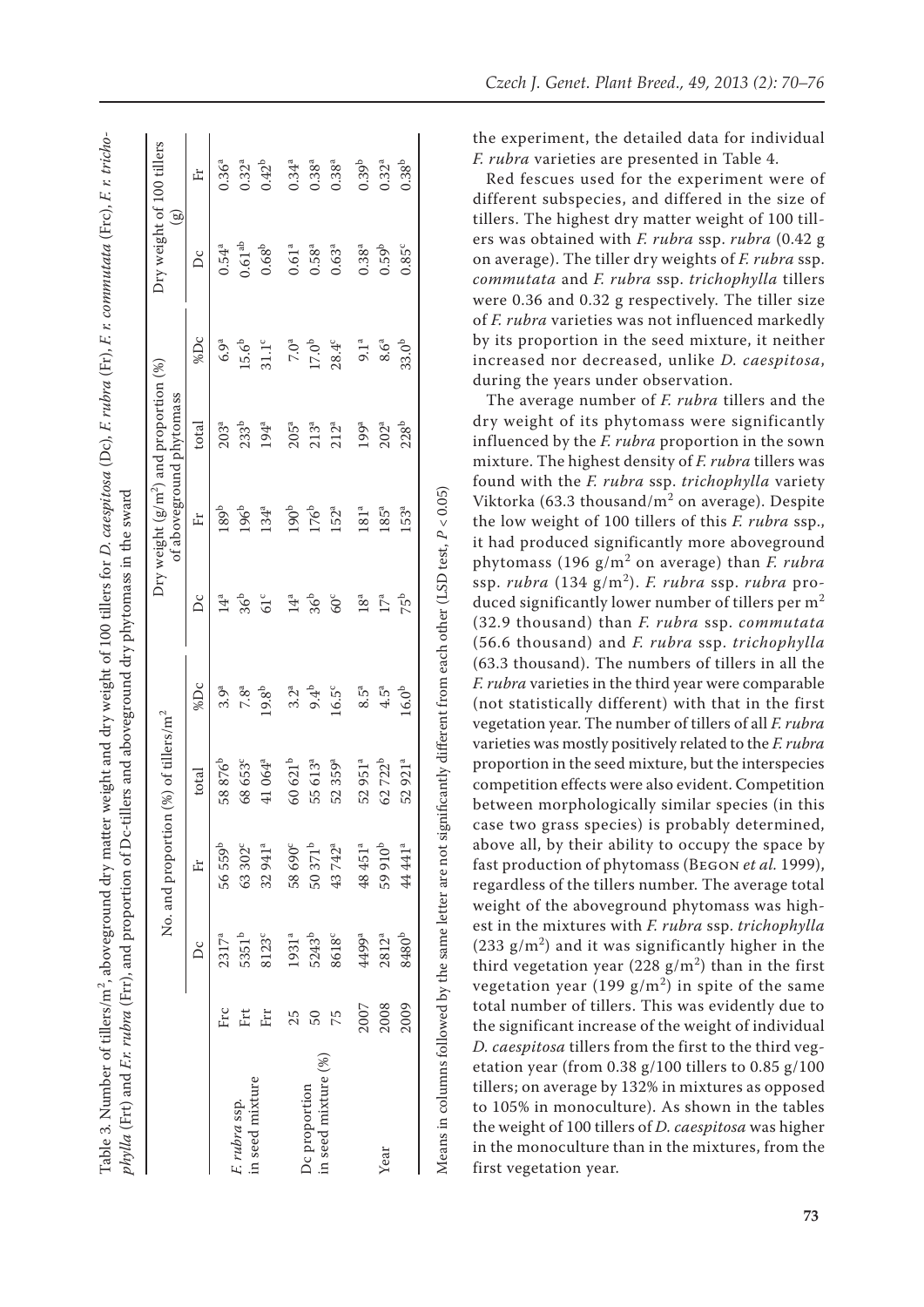The average proportion of *D. caespitosa* tillers or its aboveground phytomass weight in the sward was highest in the mixtures with *F. rubra* ssp. *rubra*, at its high proportion in the sown mixture and in the third vegetation year.

Considering the influence of *F. rubra* proportion in seed mixtures, the total weight of the dry aboveground phytomass was similar (insignificant differences) in all mixtures with different *D. caespitosa* proportions (Table 4), but on average it was lower by 25% in comparison with the *D. caespitosa* monoculture (Table 2) (by 28% in mixtures with *F. rubra* ssp. *commutata*, by 17% with *F. rubra* ssp. *trichophylla* and by 31% with *F. rubra* ssp. *rubra* (original data in Tables 3 and 4). This demonstrates that the mixed swards of *D. caespitosa* and *F. rubra* did not reach the maximum in the aboveground space.

It is obvious from the data presented in Tables 3 and 4 that *D. caespitosa* showed the least competition in combination with *F. rubra* ssp. *commutata*. With only 25% of *D. caespitosa* in the sown seed mixture, *D. caespitosa* was totally suppressed by *F. rubra* ssp. *commutata* already in the second vegetation year (Table 4). In the swards established with higher proportion of *D. caespitosa* in the seed mixture it had contributed, at the maximum, 6.4% of the total number of tillers and 10.2% of the total weight of the aboveground phytomass (5.7% and 13.3% on average in the third vegetation year). The number of *F. rubra* ssp. *commutata* tillers (51–65 thousand/m2 ) was significantly influenced by its proportion in the seed mixture. It was lower on average by 20% when the proportion of *D. caespitosa* was 50 or 75% in the seed mixture. The advantage of *F. rubra*  ssp. *commutata* could, according to our greenhouse experiments, lie in its quicker emergence in comparison with *D. caespitosa* (unpublished data) and nearly two times quicker leaf growth after emergence in comparison with *D. caespitosa* (Svobodová *et al.* 2010). In spite of a high tiller number of *F. rubra* ssp. *commutata* in particular seed mixtures during the years, it is not possible to assert that this factor (the number of tillers) was the reason for such a strong suppression of *D. caespitosa* which succeeded better in the mixtures with *F. rubra* ssp. *trichophylla* that produced even more tillers than Barborka (Tables 3 and 4). It is more likely that the competition capacity of *F. rubra* ssp. *commutata* was based on a strong competition in the root zone, as also indicated in our greenhouse experiments (SvoBODOVÁ et

*al*. 2010). Other variety (Veverka) of *F. rubra* ssp. *commutata* in the experiment of Straková and Hrabě (2001) also showed the weight of the root phytomass in the monoculture higher by 19–28% than in *D. caespitosa* cv. Kometa during the four vegetation years.

*F. rubra* ssp. *trichophylla*, in comparison with *F. rubra commutata*, was a weaker competitor in spite of its significantly highest number of tillers and its highest weight of the aboveground phytomass (Table 3). *F. rubra* ssp. *trichophylla* was able to produce such a high amount of phytomass in spite of the fact, that its tillers were smaller (0.32 g/100 tillers on average) than those of *F. rubra* ssp. *commutata* (not significant). *D. caespitosa* established best with this *F. rubra* subspecies in the variant where it made up 75% of the sown mixture. In this case the proportion of *D. caespitosa* in the sward was 14% of the total number of tillers and 28% of the weight of the total aboveground phytomass. The better competition of *D. caespitosa* in the mixture with *F. rubra* ssp. *trichophylla* could have also been due to a slower development of the root system in *F. rubra* ssp. *trichophylla* compared with *F. rubra* ssp. *commutata* (Svobodová *et al.* 2010).

Among the three tested cultivars, the weakest competitor and thus the most suitable component in the mixture with *D. caespitosa* was the strong-creeping cultivar *F. rubra* ssp. *rubra* (Table 4). Over the years, an increase in the number of *D. caespitosa* tillers and its dry aboveground phytomass weight was noticed. After three years, the proportion of *D. caespitosa* tillers in the sward increased significantly from 14 to 36% of the total number of tillers and from 14 to 55% of the total aboveground phytomass. In the third vegetation year, the weight of 100 *D. caespitosa* tillers was 0.90 g. Correspondingly, the weight of 100 tillers of *F. rubra* ssp. *rubra* was 0.43 g, which was on average 34% more compared with the other cultivars of *F. rubra*. A lower competition pressure of *F. rubra* ssp. *rubra* to *D. caespitosa* Kometa in initial stages of development was also found in greenhouse experiments (SvoBODOVÁ et al. 2010), where the number of *D. caespitosa* tillers after three months of growth was about 2.5 times higher in comparison with *F. rubra* ssp. *rubra.*

In conclusion, it was confirmed, that the bunch type form of *F. rubra* is too strong a competitor for *D. caespitosa.* Both creeping types (slender and strong) enabled a satisfactory development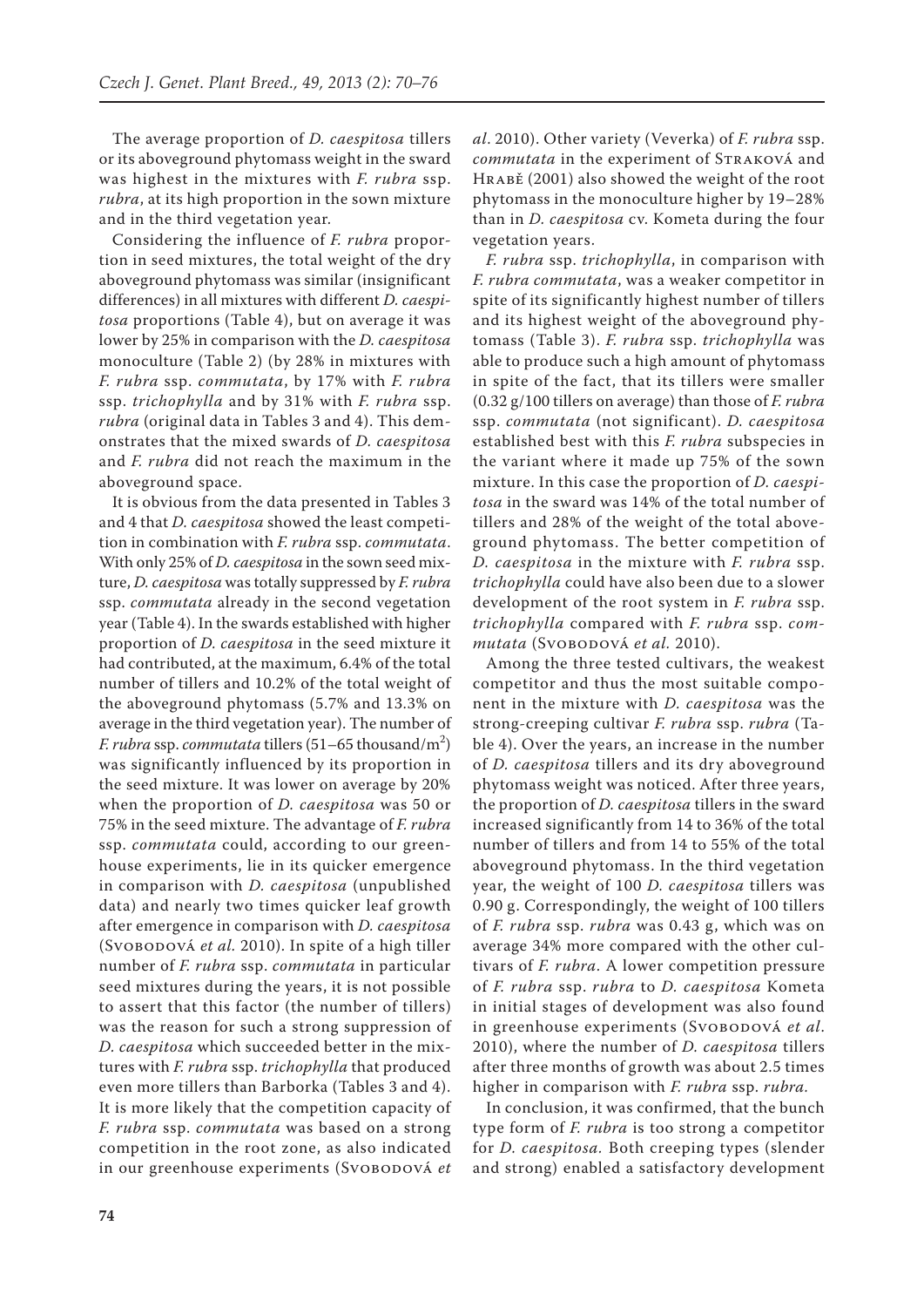| L<br>ļ<br>こく なこと<br>$\cap$ $E$ $m, h, \ldots$<br>ļ<br>י<br>י<br>(<br>I<br>j<br>くら<br>ところこ | .<br>ו<br>べ へい こうしゅう へい<br>Î<br>$\sim$ 1.1<br>)<br> <br> <br>ふ DUE [ JJ   BUIL<br>$\overline{\mathbf{u}}$<br>i<br>ļ<br>;<br>;<br>i<br>$41m$ and $m$ and $1m + 1$<br>ļ<br>Į |
|-------------------------------------------------------------------------------------------|----------------------------------------------------------------------------------------------------------------------------------------------------------------------------|
| " Nirolea Aar 11 Harolea - An Annar 11 Harolea - A                                        | $\cdots$<br><br>;<br>$\cos \theta$                                                                                                                                         |
| E                                                                                         |                                                                                                                                                                            |

|                                     |        |                      |                        | No. of tillers/m <sup>2</sup> |                     |                  | Dry weight of aboveground phytomass $(g/m^2)$ |                  |                     | Dry weight of 100 tillers<br>$\circledcirc$ |                      |
|-------------------------------------|--------|----------------------|------------------------|-------------------------------|---------------------|------------------|-----------------------------------------------|------------------|---------------------|---------------------------------------------|----------------------|
|                                     |        | Dc                   | $\operatorname{Frc}$   | $_{\rm total}$                | %Dc                 | $\sum C$         | $\operatorname{Frc}$                          | total            | %Dc                 | $\mathsf D$ c                               | Frc                  |
|                                     | 25     | $428^a$              | 65 295 <sup>b</sup>    | 65724 <sup>b</sup>            | $0.7^a$             | $\tilde{c}^a$    | 194 <sup>a</sup>                              | 196 <sup>a</sup> | 1.0 <sup>a</sup>    | $0.55^{a}$                                  | 0.30 <sup>a</sup>    |
| in sowing rate (%)<br>Dc proportion | $50\,$ | 3529 <sup>a</sup>    | 51 495 <sup>a</sup>    | 55 024 <sup>a</sup>           | $6.4^a$             | $22^a$           | $187^{\rm a}$                                 | $210^a$          | $10.5^a$            | 0.48 <sup>a</sup>                           | $0.41^{\rm b}$       |
|                                     | 75     | 2993 <sup>a</sup>    | $52.887^{\rm a}$       | 55 881 <sup>a</sup>           | $5.4^{a}$           | 18 <sup>a</sup>  | $184^\mathrm{a}$                              | 202 <sup>a</sup> | 8.9 <sup>a</sup>    | $0.59^{a}$                                  | $0.36^{\rm ab}$      |
|                                     | 2007   | $2458^{\rm a}$       | 53 352ª                | 55810 <sup>a</sup>            | $4.4^a$             | $\rm 8^a$        | 194 <sup>a</sup>                              | $203^a$          | 3.9 <sup>a</sup>    | $0.36^{a}$                                  | $0.37^{a}$           |
| Year                                | 2008   | 1200 <sup>a</sup>    | 61 832 <sup>a</sup>    | 63 032 <sup>a</sup>           | 1.9 <sup>a</sup>    | $6^a$            | $188^a$                                       | 195 <sup>a</sup> | 3.1 <sup>a</sup>    | $0.48\mathrm{^{a}}$                         | 0.31 <sup>a</sup>    |
|                                     | 2009   | 3293ª                | 54 494 <sup>a</sup>    | $787^{\rm a}$<br>57           | 5.7 <sup>a</sup>    | 28 <sup>a</sup>  | 183 <sup>a</sup>                              | $210^a$          | $13.3^{\rm a}$      | $0.79^b$                                    | $0.39^{a}$           |
|                                     |        |                      | Frt                    |                               |                     |                  | Frt                                           |                  |                     |                                             | Frt                  |
|                                     | 25     | 1588 <sup>a</sup>    | 73 057 <sup>b</sup>    | 74 645 <sup>b</sup>           | 2.1 <sup>a</sup>    | $12^a$           | $225^c$                                       | $237^a$          | 5.1 <sup>a</sup>    | $0.59^{a}$                                  | $0.32^{a}$           |
| Dc proportion                       | 50     | $5294^{\rm ab}$      | 62054ª                 | 67348 <sup>ab</sup>           | 7.9 <sup>ab</sup>   | 33 <sup>ab</sup> | 196 <sup>b</sup>                              | $229^a$          | $14.4^{a}$          | $0.61^{a}$                                  | $0.32^{a}$           |
| in sowing rate (%)                  | 75     | 9172b                | 54796 <sup>a</sup>     | 63 968ª                       | $14.3^{\mathrm{b}}$ | $64^b$           | 168 <sup>a</sup>                              | $232^a$          | $27.6^{b}$          | $0.63^{a}$                                  | $0.31^{a}$           |
|                                     | 2007   | $5294\mathrm{^{ab}}$ | 57 282 <sup>a</sup>    | 576 <sup>a</sup><br>62        | 8.5 <sup>ab</sup>   | 21 <sup>a</sup>  | $196^{\rm ab}$                                | $217^a$          | $9.7^{a}$           | $0.37^{a}$                                  | $0.34^{a}$           |
| Year                                | 2008   | $2527^a$             | $78\;357^{\mathrm{b}}$ | $80\ 884^{\mathrm{b}}$        | 3.1 <sup>a</sup>    | $14^a$           | 221 <sup>b</sup>                              | 235ab            | $6.0^{\mathrm{a}}$  | $0.58^{a}$                                  | $0.28^{\mathrm{a}}$  |
|                                     | 2009   | $8233^{\rm b}$       | 54 267 <sup>a</sup>    | $500^{\rm a}$<br>62           | $13.2^{b}$          | 73 <sup>b</sup>  | $173^a$                                       | $246^b$          | $29.7^{\rm b}$      | $0.87^{b}$                                  | $0.32^{a}$           |
|                                     |        |                      | Frr                    |                               |                     |                  | Frr                                           |                  |                     |                                             | $\operatorname{Err}$ |
|                                     | 25     | 3778 <sup>a</sup>    | $37716^{b}$            | 41 494 <sup>a</sup>           | 9.1 <sup>a</sup>    | 30 <sup>a</sup>  | $152^b$                                       | 182 <sup>a</sup> | 16.5 <sup>a</sup>   | $0.69^{\rm a}$                              | 0.40 <sup>a</sup>    |
| in sowing rate (%)<br>Dc proportion | $50\,$ | 6905 <sup>a</sup>    | $37563^{b}$            | 44 468 <sup>a</sup>           | $15.5^{\rm a}$      | 54 <sup>a</sup>  | $145^{\rm b}$                                 | $199^a$          | $27.1^{a}$          | $0.68^{a}$                                  | $0.42^{a}$           |
|                                     | 75     | $13\;687^{\rm b}$    | 23543ª                 | 230 <sup>a</sup><br>37        | $36.8^{\rm b}$      | 99 <sup>b</sup>  | $104^\mathrm{a}$                              | 203 <sup>a</sup> | $48.8^{\mathrm{b}}$ | $0.67^{\rm a}$                              | $0.45^{\rm a}$       |
|                                     | 2007   | 5747 <sup>a</sup>    | $34\,720^{\rm ab}$     | 40 467 <sup>a</sup>           | $14.2^{a}$          | $25^a$           | 154b                                          | $179^a$          | $14.0^{a}$          | 0.41 <sup>a</sup>                           | 0.46 <sup>a</sup>    |
| Year                                | 2008   | 4710 <sup>a</sup>    | 39540 <sup>b</sup>     | 44 250 <sup>a</sup>           | $10.6^{a}$          | $32^a$           | 145 <sup>b</sup>                              | $177^a$          | $18.1^{\rm a}$      | $0.71^{\rm b}$                              | 0.38 <sup>a</sup>    |
|                                     | 2009   | 13914 <sup>b</sup>   | $24.562^{a}$           | 476 <sup>a</sup><br>38        | $36.2^{b}$          | 125 <sup>b</sup> | 103 <sup>a</sup>                              | 227 <sup>b</sup> | 55.1 <sup>b</sup>   | 0.90 <sup>b</sup>                           | $0.43^{a}$           |